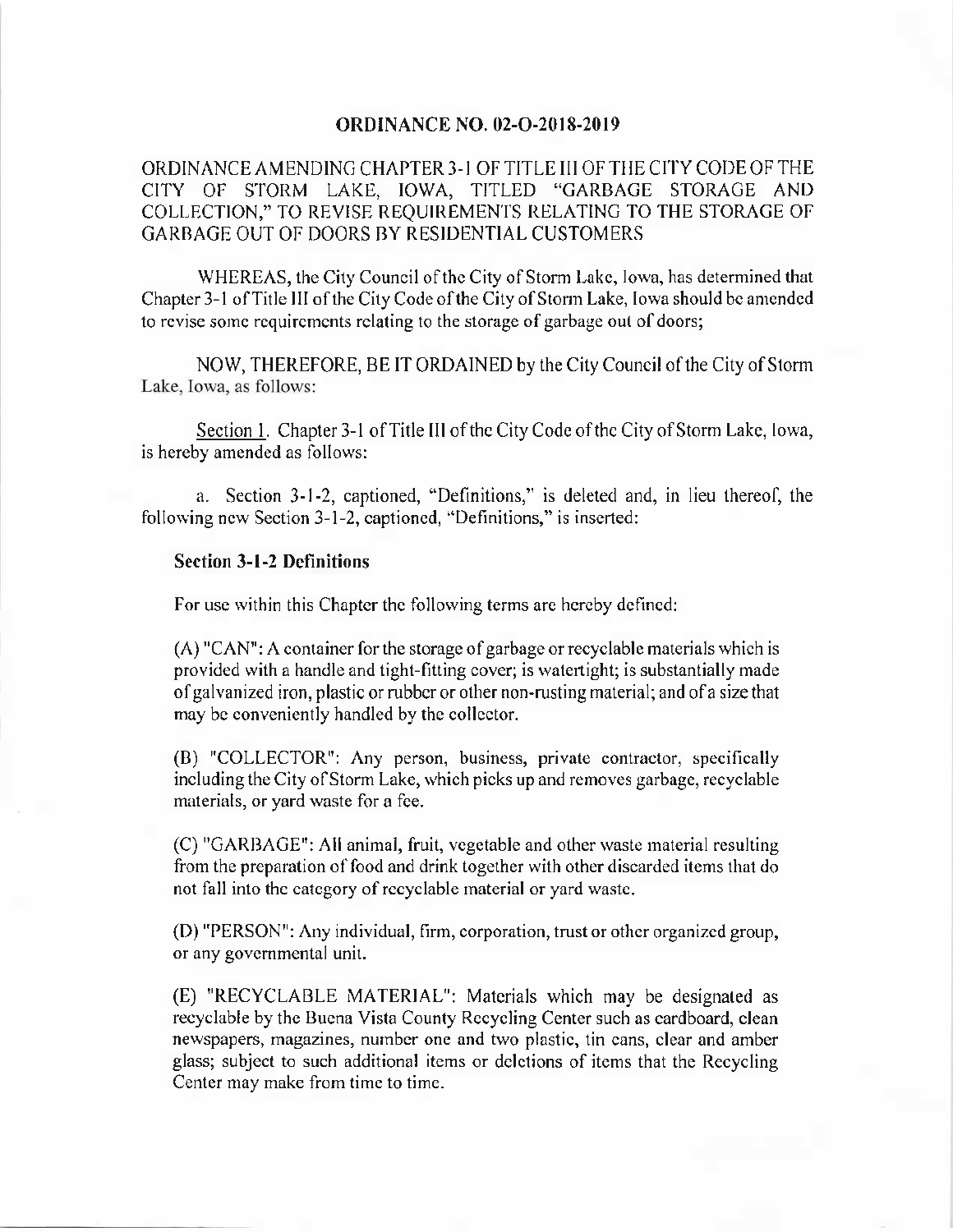(F) "RESIDENTIAL CUSTOMER": Any property involving three or fewer residential units.

G) "SHREDDED PAPER": Paper that has been shredded or cross-shredded by a machine designed for such purposes.

H)" YARD WASTE": Yard waste shall have such definition as is given to it by the Iowa Department of Natural Resources, but, in any case, shall include grass clippings, leaves, garden waste and branches from trees and shrubs.

b. Section 3-1-3, captioned, "Duty to Provide Cans," is deleted and, in lieu thereof, the following new Section 3-1-3, captioned "Duty to Provide Cans," is inserted:

#### Section 3-1-3 Duty To Provide Cans

Except as otherwise provided in this Section 3-1-3, each person who shall store garbage or recyclable materials out of doors on premises owned or occupied by that person or who places garbage out of doors in a place readily accessible to the collector for collection shall provide and use cans suitable in capacity for the storage of garbage and recyclable materials accumulating in a normal collection period of seven days. The foregoing shall not be construed as requiring a can of sufficient capacity for the occasional discarded item which is too large for a can if discards of this type are not regularly recurring. All garbage or recyclable materials stored out of doors or placed out of doors for collection, except for the occasional discarded item too large for a can, shall be stored or placed in cans that have a capacity of at least thirty-two (32) gallons. The collector may limit the maximum size of the can provided the limit is not less than thirty-two (32) gallons.

All cans provided shall be kept covered and reasonably clean at all times. They shall be placed in a position readily accessible to the collector outside of buildings but not in alleys or streets; provided, however, that persons storing garbage in commercially zoned districts or residential complexes of 4 or more units may store garbage and recyclable materials discretely on their own property or in the alley in cans or other commercial containers if such cans or containers are stored immediately adjacent to the adjoining building.

A person who places a can in any city-owned street right-of-way adjacent to a public street, for the purpose of garbage collection, shall not do so earlier than 7:00 a.m. on the day preceding the day scheduled for garbage collection for such person's residence and shall cause the can to be removed from such location by 7: 00 a.m. on the day following the day scheduled for garbage collection for such person's residence.

c. Section 3- 1- 4, captioned," Accumulation And Deposit of Garbage Or Recyclable materials Prohibited," is deleted and, in lieu thereof, the following new Section 3-1-4,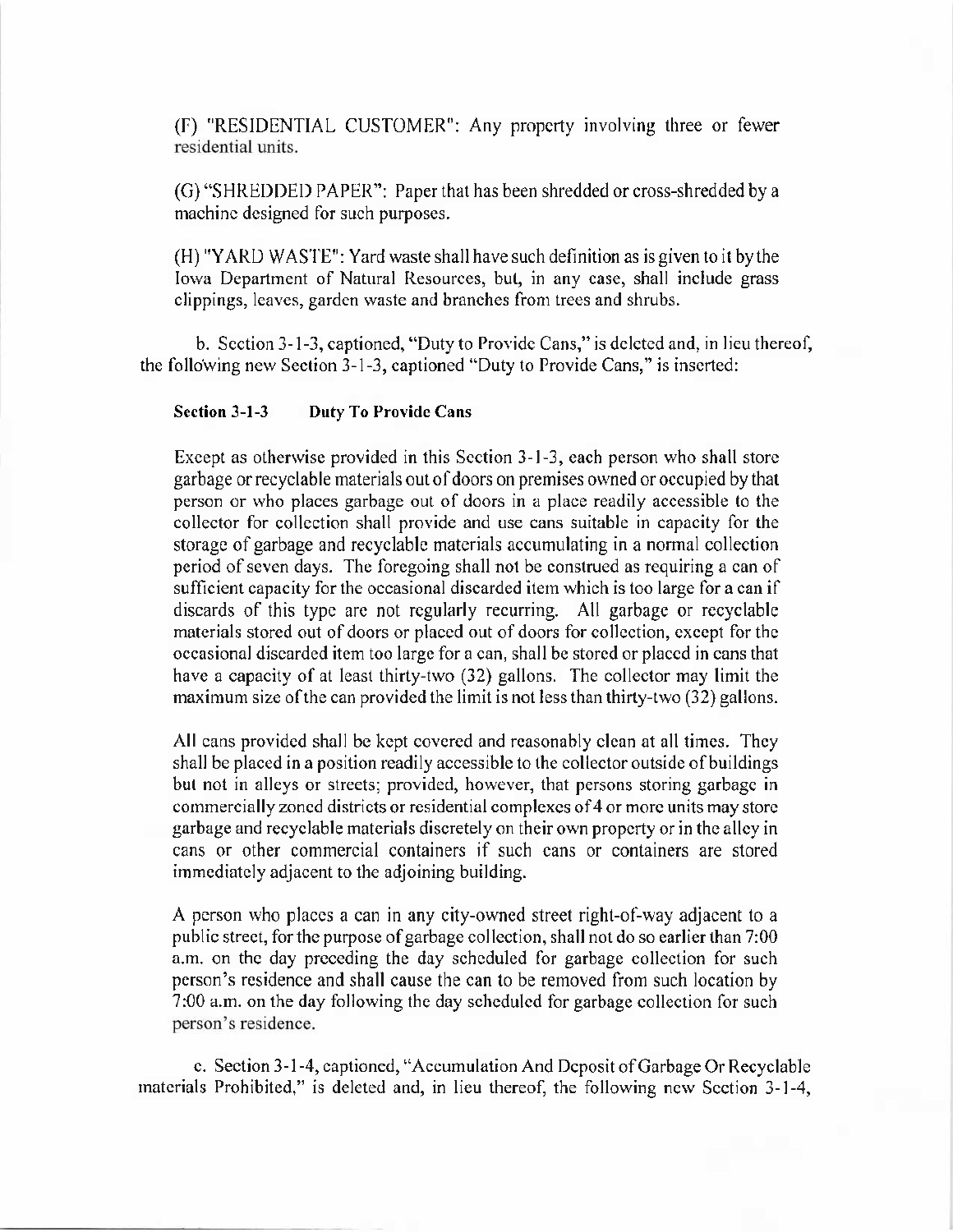captioned" Accumulation And Deposit of Garbage Or Recyclable Materials Prohibited," is inserted:

### Section 3-1-4 Accumulation And Deposit Of Garbage Or Recyclable Materials Prohibited

No person shall permit garbage or recyclable materials to accumulate upon premises owned or occupied by him or her ifsuch accumulation would violate the purpose ofthis Chapter as set out in 3- 1- <sup>1</sup> nor shall any person deposit any garbage or recyclable materials upon any other premises except the premises ofthe Sanitary Disposal Project for Buena Vista County, which is the transfer station and recycling center ofthe Buena Vista County Solid Waste Commission, unless such person has been authorized by the owner of the premises to deposit such materials there.

d. Section 3-1-9, captioned, "Bagging of Recyclable Materials," is deleted and, in lieu thereof, the following new Section 3-1-9, captioned "Duty to Bag Garbage and Shredded Paper; and Prohibition of Bagging Recyclable Materials Other Than Shredded Paper," is inserted:

# Section 3-1-9 Duty to Bag Garbage and Shredded Paper; and Prohibition of Bagging Recyclable Materials Other Than Shredded Paper

All persons residing in residential units intending to have garbage collected shall bag such garbage in plastic bags and place and store such bags in cans when and as required by Section 3-1-3; provided, however, that any single item that is a part of the garbage to be collected and too large for a thirty-two( 32)-gallon can need not be bagged. All persons residing in residential units intending to have shredded paper collected as recyclable materials shall bag the shredded paper only in clear or color transparent plastic bags so that the collector can readily identify the contents ofthe bags as recyclable materials. The shredded paper, so bagged, shall be placed and stored in cans when and as required by Section 3-1-3. All persons residing in residential units intending to have recyclable materials, other than shredded paper, collected shall not bag those recyclable materials in bags of any sort but shall place and store them in cans when and as required by Section 3-1-3.

e. Section 3-1-13, captioned, "Disposal," is deleted and, in lieu thereof, the following new Section 3-1-13, captioned "Disposal," is inserted:

### Section 3-1-13 Disposal

All persons collecting garbage, recyclable materials and yard waste by contract or under permit shall utilize the Sanitary Disposal Project for Buena Vista County, which is the transfer station and recycling center of the Buena Vista County Solid Waste Commission, for the deposit of such collected garbage, recyclable materials and yard waste.